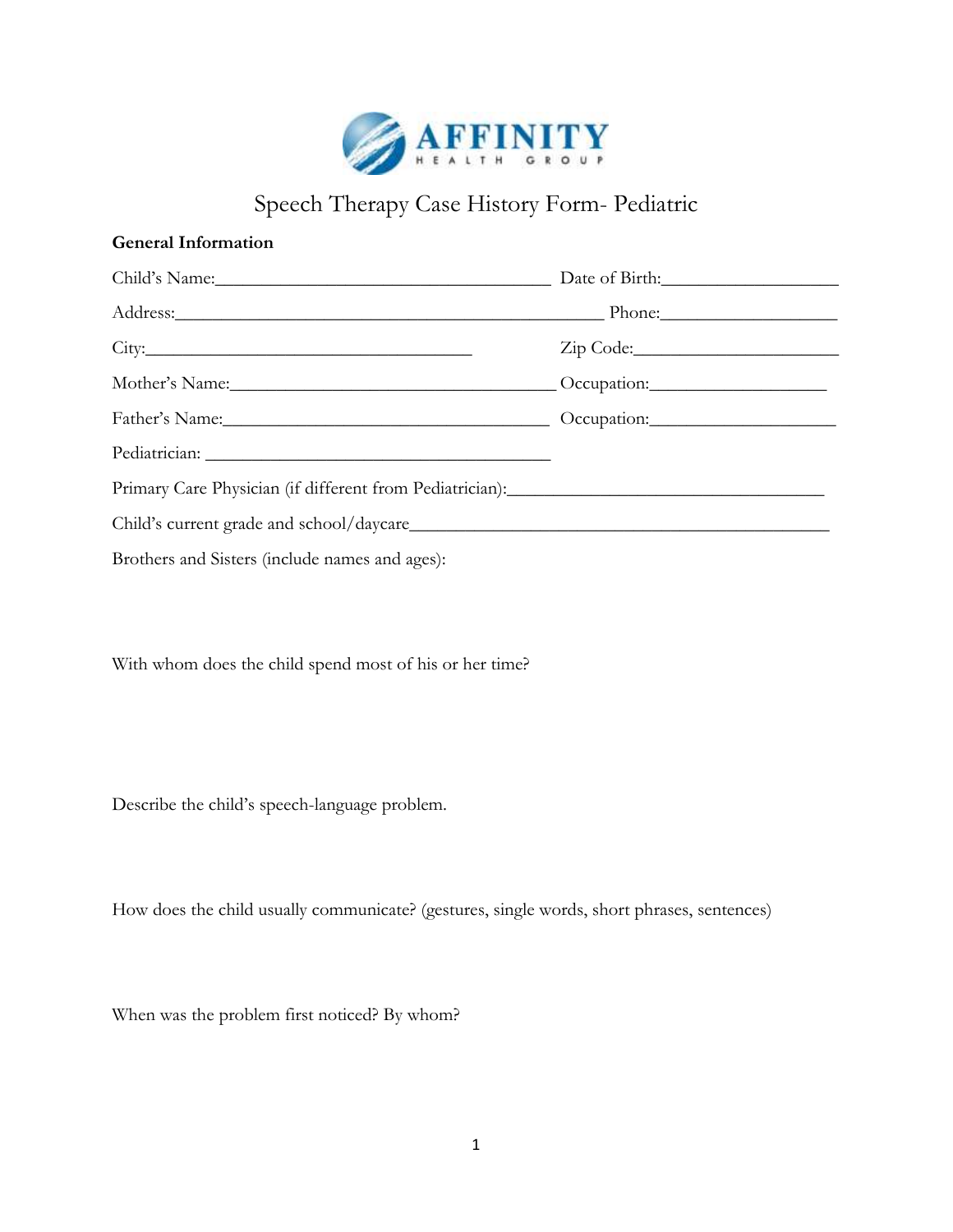What do you think may have caused the problem?

Has the problem changed since it was first noticed?

Is the child aware of the problem? If yes, how does he or she feel about it?

Have any other speech-language specialists seen the child? Who and when?

Are there any other speech, language, or hearing problems in your family? If yes, please describe.

## **Prenatal and Birth History**

Mother's general health during pregnancy (illnesses, accidents, medications, etc.)

|                                     |            |        | Length of labor: |
|-------------------------------------|------------|--------|------------------|
| General condition:                  |            |        | Birth weight:    |
| Circle type of delivery: head first | feet first | breech | Caesarian        |

Has the child had any surgeries? If yes, what type and when?